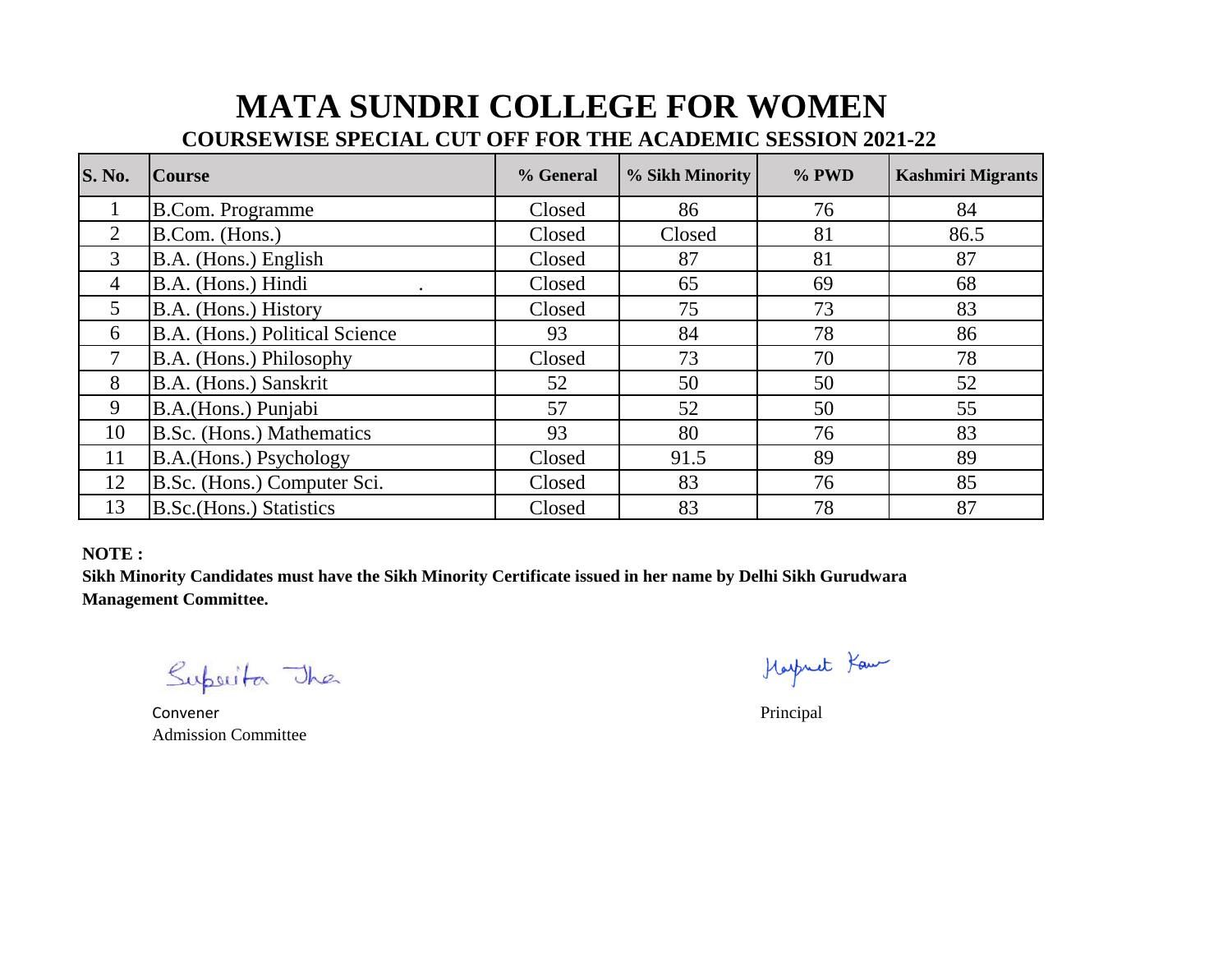## **MATA SUNDRI COLLEGE FOR WOMEN**

**COURSEWISE (Specific Combinations of B.A. Programme ) Special CUT OFF FOR THE ACADEMIC SESSION 2021-22** 

| <b>S. No.</b>  | <b>Course</b>                                                                                        | % General | % Sikh Minority | % PWD  | <b>Kashmiri Migrants</b> |
|----------------|------------------------------------------------------------------------------------------------------|-----------|-----------------|--------|--------------------------|
| $\mathbf{1}$   | B.A Programme (Hindi + History)                                                                      | Closed    | 78              | 74     | 80                       |
| $\overline{2}$ | <b>B.A Programme (Hindi+Music)</b>                                                                   | 84        | 78              | 74     | 80                       |
| 3              | <b>B.A Programme(Hindi+OMSP)</b>                                                                     | Closed    | 78              | 74     | 80                       |
| $\overline{4}$ | B.A Programme(Hindi+ Philosophy)                                                                     | Closed    | 78              | Closed | 80                       |
| 5              | B.A Programme(Hindi+ Political Science)                                                              | 87        | 78              | 74     | 80                       |
| 6              | B.A Programme(Punjabi +Music)                                                                        | 84        | 78              | 74     | 80                       |
| $\overline{7}$ | B.A Programme(Punjabi + History)                                                                     | 84        | 78              | 74     | 80                       |
| 8              | B.A Programme (Punjabi + OMSP)                                                                       | Closed    | 78              | 74     | 80                       |
| 9              | B.A Programme (Punjabi + Political<br>Science)                                                       | 86        | 78              | 74     | 80                       |
| 10             | B.A Programme (Sanskrit + OMSP)                                                                      | 84        | 78              | 74     | 80                       |
| 11             | B.A Programme (Sanskrit + History)                                                                   | 84        | 78              | 74     | 80                       |
| 12             | B.A Programme (Sanskrit + Political<br>Science)                                                      | 86        | 78              | 74     | 80                       |
| 13             | B.A. Programme (Advertising, Sales<br>Promotion and Sales Management (ASPSM)<br>+ Economics          | Closed    | 78              | 74     | 80                       |
| 14             | <b>B.A Programme (Advertising, Sales)</b><br>Promotion and Sales Management (ASPSM)<br>+ Mathematics | Closed    | 78              | 74     | 80                       |
| 15             | <b>B.A Programme (Advertising, Sales</b><br>Promotion and SalesManagement (ASPSM)<br>+ Philosophy)   | Closed    | 78              | 74     | 80                       |
| 16             | <b>B.A Programme (Economics + History)</b>                                                           | Closed    | 78              | 74     | 80                       |
| 17             | B.A Programme (Economics + Mathematics)                                                              | Closed    | 78              | 74     | 80                       |